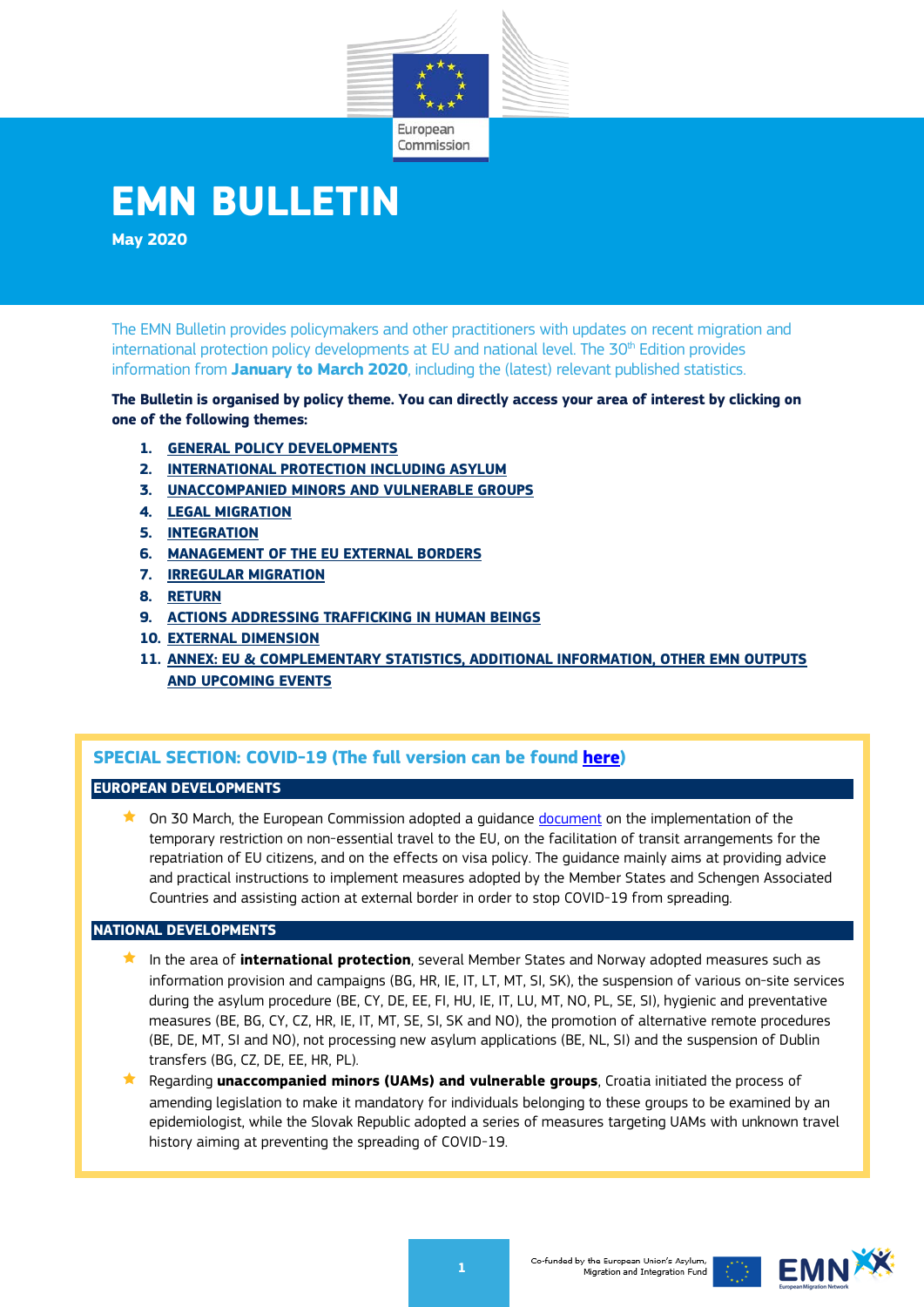- **Portugal established that during the state of emergency the services of the National Support Centres for the Integration** of Migrants would remain in operation, with face-to-face assistance, while in Spain, only integration programmes that do not require in-person activities will be carried out.
- **Legal migration** was affected in a variety of ways due to the COVID-19 pandemic. Twelve Member States reported an extension of the deadlines of periods of validity for residence permits and other documents (BG, CY, CZ, EE, FR, IE, IT, LT, LU, LV, PL, PT), while the application procedures for visas and other permits were suspended or modified in eleven Member States (CZ, EE, FI, HR, IE, IT, LU, MT, NL, SE, SK) and Norway. The use of alternative remote procedures was encouraged or made mandatory in six Member States (CZ, HR, LT, MT, PL, SE), while offices were closed or open during reduced hours only in three Member States (CZ, IE, SE) and Norway . Two Member States adopted measures concerning seasonal and/or temporary workers in the agricultural and other key sectors of the economy (DE, FI). The Czech Republic and Malta implemented procedures concerning healthcare workers. Ireland reported specific measures to allow certain categories of migrants to access the labour market and a general social welfare measure to support those who lost their jobs due to COVID-19 which migrants could access.
- The COVID-19 also impacted the functioning of **Schengen Borders** and the **management of the EU external borders**. Thirteen Member States (AT, BE, CZ, DE, EE, FI, FR, HU, LT, LV, PL, PT, SK) and Norway reestablished controls at their borders. Moreover, twelve Member States (CY, CZ, DE, EE, FR, HR, HU, LT, NL, PL) and Norway reported to have imposed a travel ban. Two countries asked travellers for a medical certificate for them to be able to access their territory (AT, CY), while three Member States adopted temporary measures to reinforce the capacities of their respective border guards (EE, FI, LV).
- Member States and Norway encountered challenges in continuing the implementation of their regular policies concerning **irregular migration and return**, especially due to the limitations in air transport. As a result, forced returns were suspended or significantly reduced in ten Member States (BE, BG, CY, CZ, EE, HR, LT, MT, SK) and Norway, and voluntary returns were suspended or significantly reduced in seven Member States (BE, CY, ES, IE, IT, LT, SK). Belgium and Norway released a number of detainees due to the fact that they could not carry out their usual return operations. Finally, four Member States reported the introduction of preventive measures in detention centres in order to minimise infections (BG, CY, LT, SE).

#### **SPECIAL NOTE: EMN publications**

The EMN published four informs during the period January - March 2020. The first Inform covered **'Statelessness in the European Union'** and was [published](https://ec.europa.eu/home-affairs/sites/homeaffairs/files/00_eu_inform_statelessness_en.pdf) on 27 January 2020, providing updated information on the state of play of statelessness in the European Union in 2019.

On 13 February the full **Inform package on return counselling** was [published.](https://ec.europa.eu/home-affairs/content/emn-inform-package-return-counselling_en) The first of this series of three EMN Informs explored policies and approaches to return counselling. The second focused on how return counsellors are supported safely in their work to provide reliable, up-to-date and relevant counselling to third-country nationals. Finally, the third Inform looked into the related field of outreach and information activities.

#### <span id="page-1-0"></span>**1. GENERAL POLICY DEVELOPMENTS**

#### **EU DEVELOPMENTS AND UPDATE**

*No new developments.*

#### **NATIONAL DEVELOPMENTS**

 **Austria:** In January, Austria's new coalition government was sworn in. The [programme](https://www.dieneuevolkspartei.at/Download/Regierungsprogramm_2020.pdf) of the new government, *inter alia*, pointed towards a more balanced approach to migration, rooted in EU, UN and multilateral cooperation. The government plans to work out a comprehensive 'whole-of-government' strategy on migration, based on a clear separation of migration and asylum. Areas of focus in the migration field will be qualified immigration, creating/improving perspectives in migrants' countries of origin plus promoting secure borders and combatting smuggling.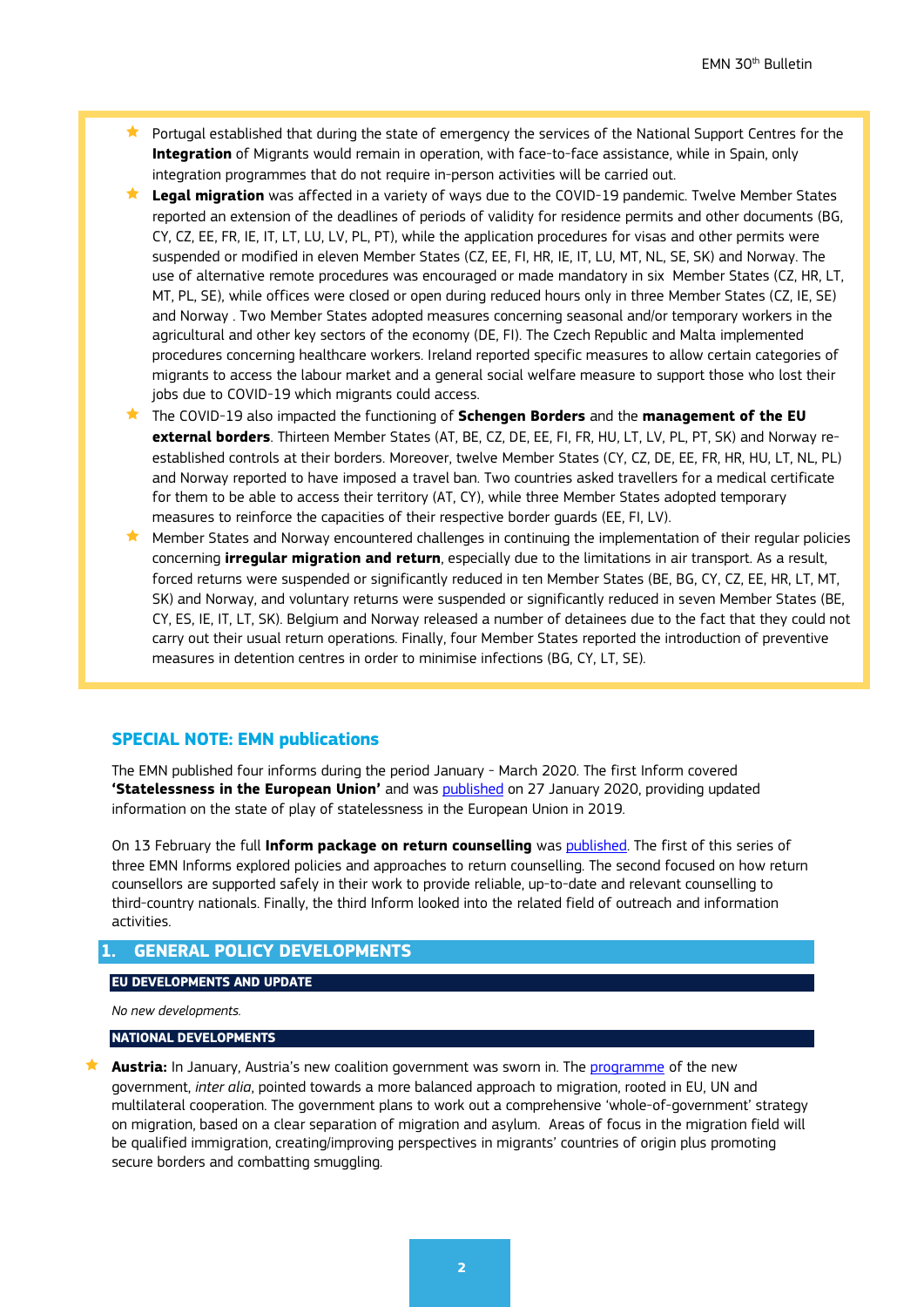- **★ Cyprus:** On 10 March, an action plan was [adopted](https://www.pio.gov.cy/en/press-releases-article.html?id=12571#flat) to holistically manage growing migration flows. The plan will target actions on declaring as manifestly unfounded asylum applications concerning a safe country of origin; immediate issuance of a deportation order when a manifestly unfounded application is rejected; and stricter criteria for the enrolment in private colleges.
- **France:** The 2019 [annual statistics](https://www.immigration.interieur.gouv.fr/fr/Info-ressources/Actualites/Communiques/Publication-des-Statistiques-annuelles-en-matiere-d-immigration-d-asile-et-d-acquisition-de-la-nationalite-francaise) on migration and asylum in France were published on 21 January. The publication provided a first estimate of the number of entries to France in 2019 as well as provisional data regarding issuance of visas to foreign nationals (+1 %), returns of irregular foreign nationals (+19 %), asylum applications  $(+7.3\%)$  and acquisitions of French citizenship  $(-1.4\%)$ . The [report to the Parliament](https://www.immigration.interieur.gouv.fr/fr/Info-ressources/Actualites/Focus/Les-etrangers-en-France-Rapport-au-Parlement-sur-les-donnees-de-l-annee-2018) regarding 2018 data on foreign nationals in France was published on 30 January. It presents the foreign nationals' situation in France in 2018 providing data on entry flows, residence, related public policies as well as information to measure the share of migrants and foreign nationals in the total population in the medium- and long-terms.
- **Luxembourg:** On 10 February, the Directorate of Immigration of the Ministry of Foreign and European Affairs presented its 2019 annual [report](https://maee.gouvernement.lu/content/dam/gouv_maee/directions/d8/publications/statistiques-en-mati%C3%A8re-d-asyle/Bilan-2019-Asile-Immigration-et-Accueil.pdf) regarding asylum, immigration and reception. Among other things, the report reflects on the key figures in the field of migration and asylum, as well as legislative and regulatory changes.



## <span id="page-2-0"></span>**2. INTERNATIONAL PROTECTION INCLUDING ASYLUM**

#### **EU DEVELOPMENTS AND UPDATES**

*No new developments.*

#### **LATEST RELEVANT STATISTICS**

★ On 20 March, Eurostat [published](https://ec.europa.eu/eurostat/statistics-explained/index.php/Asylum_quarterly_report) statistics on asylum seekers for the fourth quarter of 2019. The number of first-time asylum applicants in the EU-27 increased by 22 % in the fourth quarter of 2019 compared with

## **Judgment of the European Court of Justice**

#### [Case C-406/18](http://curia.europa.eu/juris/document/document.jsf?text=&docid=224583&pageIndex=0&doclang=FR&mode=lst&dir=&occ=first&part=1&cid=2842375)

On 19 March 2019, the Court of Justice released a judgment concerning the interpretation of different provisions of the Asylum Procedures Directive in light of the right to an effective remedy, as envisaged in Article 47 of the EU Charter of Fundamental Rights. The Court confirmed that Member States are free to devise a model of review, whereby an administrative decision is annulled by the court and the file is referred to the administrative body for a new decision. The Court also ruled that it is for the national legal order of each Member State to establish procedural rules for actions intended to safeguard the rights of individuals, as long as the principles of equivalence and effectiveness are safeguarded.

the same quarter of 2018 and by 11 % compared with the third quarter of 2019. The top 3 nationalities were Syrian, Afghan and Venezuelan, lodging 21 000, 18 900 and 13 700 applications respectively. Colombians

(8 500 more applicants compared with the fourth quarter of 2018) contributed most to the overall increase in first-time asylum applicants in absolute terms, followed by Venezuelans (+7 800) and Afghans (+7 300 ).

#### **NATIONAL DEVELOPMENTS**

**Belgium:** Since 7 January, asylum applicants for whom the Dublin transfer agreement has expired and who reside outside the reception network, can be refused in cases where they present themselves again in order to receive a reception place.

 **Cyprus:** On 10 March, the Council of Ministers approved an extended national list of safe countries of origin, which included the following counties: Albania, Montenegro, Serbia, North Macedonia, Bosnia and Herzegovina, Georgia, Ghana, India, Bangladesh, Pakistan, Sri Lanka, Vietnam, Philippines, Nepal, Morocco, Algeria, Tunisia, Senegal, Gambia, Egypt, Nigeria.

- **Finland:** The Finnish Immigration Service announced in February that a [review](https://migri.fi/en/press-release/-/asset_publisher/maahanmuuttoviraston-eit-selvitys-on-valmistunut-tuloksia-hyodynnetaan-kehitystyossa) of asylum decisions requested by the ECHR, discovered quality-related problems in ten decisions issues in 2016-2017. As a result, the Immigration Service sent all ten applicants a recommendation to re-apply for asylum at their nearest police station and the personnel of the Asylum Unit received further training and further instructions on assessing future risk.
- **Croatia:** On 13 January and 20 March, the Directorate for European Affairs, International Relations and European Union Funds of the Ministry of the Interior adopted decisions on the allocation of AMIF funds for the design of reception centres in Kutina and Zagreb.
- **Ireland:** On [18 February](http://www.justice.ie/en/JELR/Pages/PR20000020) and [2 March,](http://www.justice.ie/en/JELR/Pages/PR20000032) the Department of Justice and Equality announced the opening of two new accommodation centres for international protection applicants. On [28 January,](https://www.workplacerelations.ie/en/cases/2020/january/adj-00020743.html) an international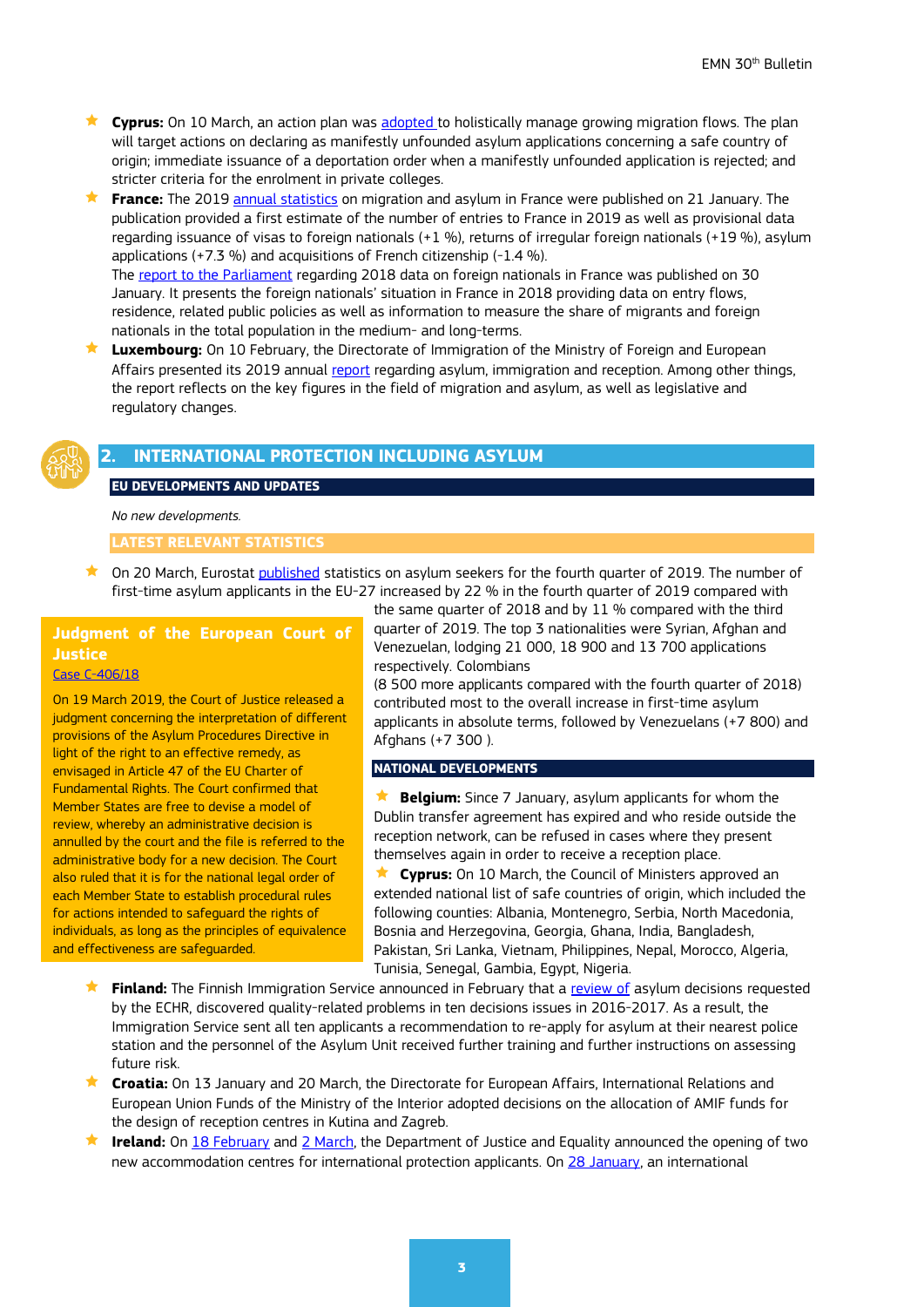protection applicant was found by the Workplace Relations Commission to have been subject to indirect discrimination when refused a learner driver permit.

- **Lithuania:** From 1 January, asylum applicants have been granted the right to take up employment if, within 6 months from the lodging of an application, the Migration Department fails to take a decision on the granting of asylum through no fault of the applicant.
- **★ Luxembourg:** On 1 January, the [law](http://legilux.public.lu/eli/etat/leg/loi/2019/12/04/a907/jo) establishing the National Reception Office (ONA), placing the reception of applicants for international protection under the jurisdiction of the Minister in charge of immigration and asylum, came into force. The ONA replaced the Luxembourg Office of Reception and Integration.
- **★ The Netherlands:** On 3 March, it was [announced](https://www.rijksoverheid.nl/ministeries/ministerie-van-justitie-en-veiligheid/documenten/kamerstukken/2020/03/03/tk-doorlooptijden-en-dwangsommen) that new measures concerning the Immigration and Naturalisation Service (IND) will be taken to tackle backlogs in asylum applications: € 30-40 million will be spent in 2020 for penalty payments because of the delays in asylum procedures, and a task force will devise and implement various solutions to make the processing of asylum applications more efficient. On 11 March, the Dutch government [decided](https://www.rijksoverheid.nl/actueel/nieuws/2020/03/11/nederland-intensiveert-migratiehulp-aan-griekenland) to send four migration experts and additional relief supplies to Greece to support the reception of refugees and migrants. There will also be two Dutch 'island coordinators' to bring all parties involved together locally. Additionally, € 200 000 will be contributed to projects providing psychological support to refugees.

#### **Relocation and resettlement**

- **★ Italy:** On 21 January, 68 asylum seekers were relocated from Italy to France as part of the relocation procedures started by the European Commission.
- **Sweden:** During 2020, 5 000 persons will be resettled to Sweden from January onwards, following the proposal from the Swedish Migration Agency to the Government. The resettlement will be carried out by the Swedish Migration Agency in cooperation with UNHCR.

## <span id="page-3-0"></span>**3. UNACCOMPANIED MINORS (UAMs) AND VULNERABLE GROUPS**

#### **EU DEVELOPMENTS AND UPDATES**

*No new developments.*

#### **NATIONAL DEVELOPMENTS**

- **Cyprus:** A grant agreement for the "Open Reception Centre for Unaccompanied Minors of Third Country Nationals" was signed on 9 January. The project has a 28-month duration, a total budget of € 1 000 000 and is co-funded by AMIF. The project aims at financing the operation of the reception centre, as well as providing social, psychological and legal support, rehabilitation services and access to educational activities for unaccompanied minors. A second grant agreement was signed in February for the "Open Reception Centre for Vulnerable Persons Applying for International Protection", a project with a 22-month duration, a total budget of € 900 000, also co-financed by AMIF and providing similar services as to vulnerable asylum seekers.
- **Greece:** The Ministry of Labour and Social Affairs adopted the legislative framework concerning the semiindependent living of unaccompanied minors over the age of 16 in supervised apartments. Consequently, the AMIF Responsible Authority published the relevant Call for Proposals entitled "Funding for the operation of supervised apartments for unaccompanied minors over the age of 16", aiming at 500 places with a total budget of  $\in$  10 million.
- **Spain:** The Secretary of state for Migration. submitted instruction 1/2020 which authorises unaccompanied minors between the ages of 16 and 18 to work.
- **Finland:** The Ministry of the Interior [announced](https://intermin.fi/en/article/-/asset_publisher/sisaministerio-valmistelee-alaikaisten-ja-muiden-haavoittuvassa-asemassa-olevien-turvapaikanhakijoiden-siirtoja-valimeren-alueelta) that government groups agreed to facilitate the humanitarian situation of asylum seekers in EU Member States of the Mediterranean region, by relocating minors and other vulnerable asylum seekers from the Mediterranean to Finland.
- ★ Luxembourg: On 13 March, Luxembourg [committed](https://gouvernement.lu/fr/actualites/toutes_actualites/communiques/2020/03-mars/13-asselborn-jai.html) to relocate ten unaccompanied minors and urged the European Commission to start preparations in order to transfer the most deprived minors as soon as possible.
- **Malta:** During the reporting period, several irregular migrants reached Malta by boat. From a total of 1 135 migrant arrivals, up to 283 claimed to be minors, with other migrants are deemed vulnerable due to psychological and health issues. These persons are being closely followed by the Care Team and the Therapeutic Team within the Agency for the Welfare of Asylum Seekers.
- **The Netherlands:** 569 children whose cases were reassessed under the new temporary 'Closing Regulation for Long-term Resident Children' are [allowed](https://www.rijksoverheid.nl/actueel/nieuws/2020/02/12/569-asielkinderen-mogen-alsnog-in-nederland-blijven) to stay in the Netherlands and they will receive a residence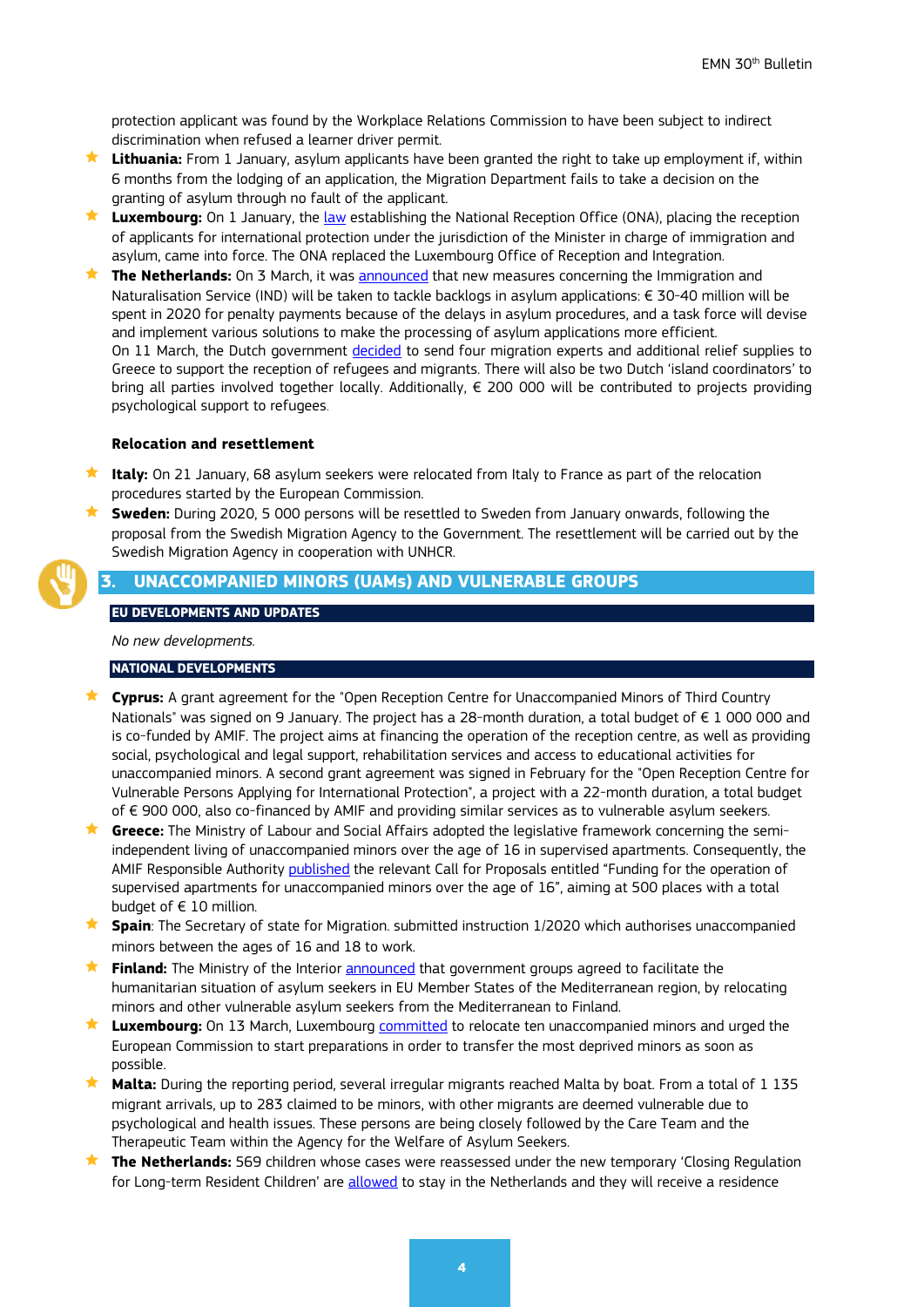permit. The IND intensified cooperation for children in the aliens policy through [enhanced cooperation](https://ind.nl/en/news/pages/rvdk,-ind-and-dtv-intensify-cooperation-for-children-in-the-aliens-policy.aspx) with The Child Care and Protection Board and the Repatriation and Departure Service which focuses on exchanging data and knowledge in cases involving children.

 **Portugal:** The [Decree-Law no. 164/2019](https://dre.pt/application/conteudo/125692191) that came into force in January, established the implementation regime for residential care, a measure to promote the rights and protection of children and young people in danger, including unaccompanied minors, aiming at providing care and an adequate satisfaction of their physical, psychological, emotional and social needs.

## <span id="page-4-0"></span>**4. LEGAL MIGRATION**

#### **EU DEVELOPMENTS AND UPDATES**

On 8 January, the European Union and Belarus [signed](https://ec.europa.eu/home-affairs/news/20200108_visa-facilitation-readmission-european-union-belarus-sign-agreements_en) [agreements](https://ec.europa.eu/home-affairs/news/20200108_visa-facilitation-readmission-european-union-belarus-sign-agreements_en) concerning visa facilitation and readmission. Such agreements constitute the foundations for improved mobility of citizens, thus helping to strengthen the links between the EU and Belarus. The visa facilitation agreement will make it easier for

Belarusian citizens to travel to the EU. Belarus has also taken measures to facilitate short-term visa-free travel for EU citizens arriving in Minsk. Furthermore, procedures will be put in place to facilitate the safe and orderly return of persons who reside irregularly in the EU or Belarus.

 On 23 March, the European Commission [reported](https://ec.europa.eu/home-affairs/sites/homeaffairs/files/what-we-do/policies/european-agenda-migration/20200323_com-2020-119-communication_en.pdf) on the state of play regarding the situation of non-reciprocity in the area of visa policy. According to this communication, the United States remained the only country on the EU's visa-free list which does not grant visa-free travel to all EU citizens. As a result of active diplomatic engagement and international cooperation, Poland entered the United States Visa Waiver Programme. The Commission continues to encourage the United States to further cooperate with Bulgaria, Croatia, Cyprus and Romania to make headway towards visa-free travel to the United States for their citizens.

[New rules](https://ec.europa.eu/home-affairs/news/20200203_new-rules-short-stay-visas-eu-modernised-procedure-updated-fees-link-readmission-cooperation_en) on short-stay visas to the EU applied since 2 February

### **Judgment of the European Court of Justice**  Case C‑[341/18](http://curia.europa.eu/juris/document/document.jsf?docid=223405&text=&dir=&doclang=EN&part=1&occ=first&mode=lst&pageIndex=1&cid=2846023)

On 5 February, the Court of Justice stated that, where a seaman who is a third-country national signs on with a ship in long-term mooring in a sea port of a State forming part of the Schengen Area, for the purpose of carrying out work on board, before leaving that port on that ship, an exit stamp must, where provided for in the Schengen Borders Code, (1) be affixed to that seaman's travel documents not when he signs on, but when the master of that ship notifies the competent national authorities of the ship's imminent departure.

2020. Such new rules are aimed at facilitating travel for legitimate travellers who come to the EU. This would facilitate tourism and business (e.g. the possibility to apply for visas earlier in advance, multiple-entry and long-validity visas for frequent travellers) while also providing more resources for curbing irregular migration and security threats.

#### **NATIONAL DEVELOPMENTS**

- **Austria:** On 1 January, three regulations entered into effect regulating (a) [the contingents](https://www.ris.bka.gv.at/Dokumente/BgblAuth/BGBLA_2019_II_407/BGBLA_2019_II_407.html) of short-term and temporary employment, (b) the [annual list](https://www.ris.bka.gv.at/Dokumente/BgblAuth/BGBLA_2019_II_421/BGBLA_2019_II_421.html) of shortage occupations and (c) [professions](https://www.ris.bka.gv.at/Dokumente/BgblAuth/BGBLA_2019_II_420/BGBLA_2019_II_420.html) that allow for the issuing of residence permits for very highly qualified workers.
- **Greece:** As of 23 January, the possibility of a short term stay was provided for strictly as regards professional visitors. Third-country nationals may enter Greece with a Schengen entry visa following a business invitation.

On 24 January, a set of provisions were laid down concerning the admission of third-country nationals with a view to learning the Greek language and the possibility to stay in the country for up to one year with a national entry visa, while in case the Greek language learning programme was extended, for up to 3 years with a residence permit.

In 11 March, the Greek Nationality Code was amended as far as procedural issues in the naturalisation and Greek nationality acquisition and the composition of the Nationality Council are concerned. For acknowledged political refugees, seven years of previous legal and permanent stay in the country are now required before applying for naturalisation (instead of three).

- **Estonia:** The government proposed [changes](https://www.riigikogu.ee/pressiteated/muu-pressiteade-et/menetlusse-voeti-eestis-tootamise-reeglite-vaarkasutuse-vahendamine-eelnou/) to the Alien's Act, Income Tax Act and Taxation Act in order to prevent the misuse of employment regulations, as well as to ensure that enterprises do not avoid paying taxes and pay foreigners the required Estonian average monthly wage.
- **Spain:** The new Minister of Inclusion, Social Security and Migration is forging a "legal, safe and orderly" immigration policy. In the medium term, it is necessary to increase immigration to keep constant the workingage population, and to avoid risks associated with an ageing population and economic slowdown. The Ministry's action plan includes, *inter alia,* improvements in management and changes in the aliens' law of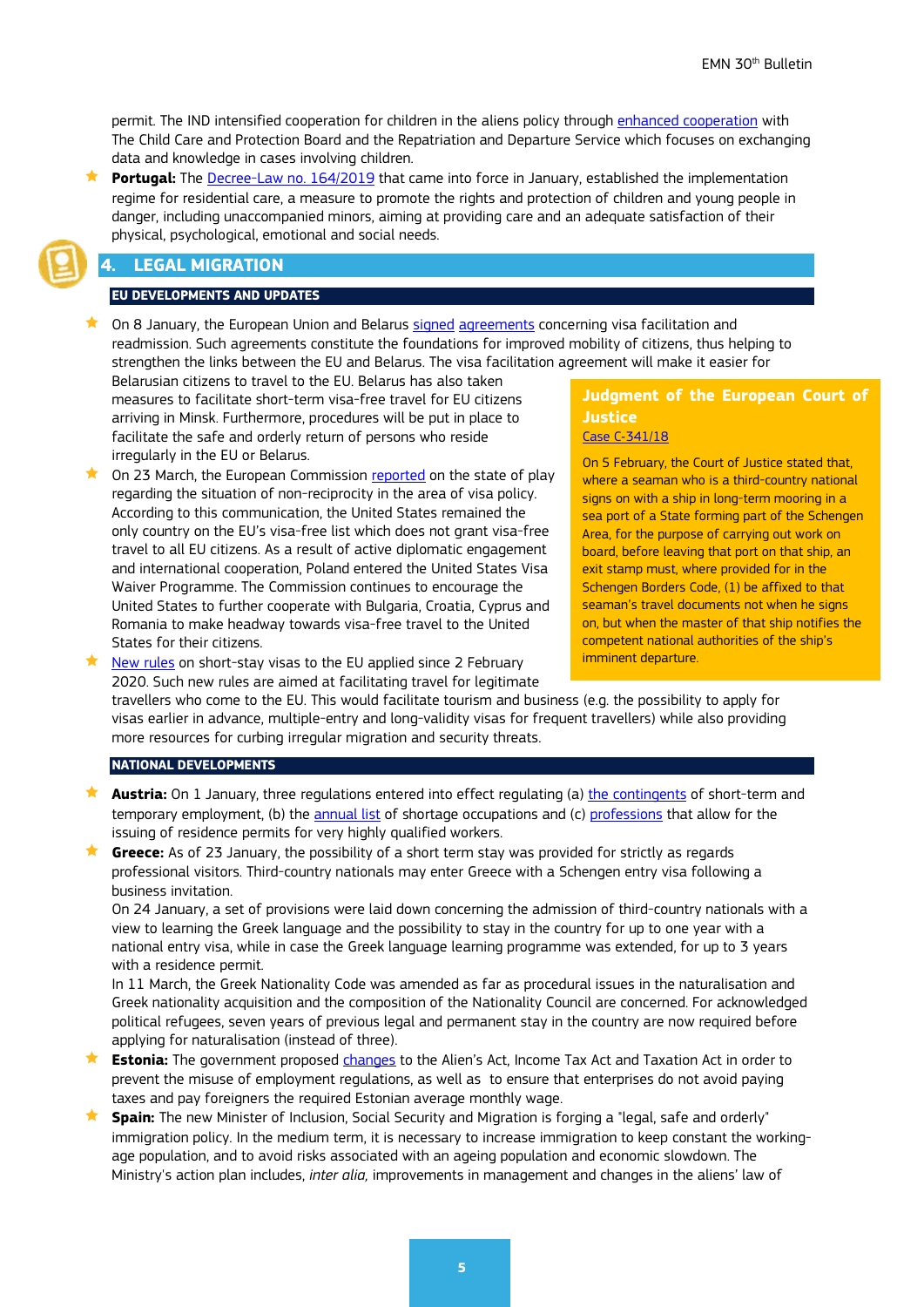2000 to strengthen legal access routes to the Spanish labour market and to make the regulations more flexible, simplified and streamlined.

 **Finland:** According to the 2019 immigration statistics, a record high number of applications for a residence permit for employment was [reported.](https://migri.fi/en/press-release/-/asset_publisher/maahanmuuton-tilastot-2019-oleskelulupaa-haki-ennatysmaara-tyontekijoita)

In March, a Permit and Nationality Unit within the Finnish Immigration Service was [established](https://migri.fi/en/press-release/-/asset_publisher/uusi-lupa-ja-kansalaisuusyksikko-aloittaa-1-3-2020-tavoite-on-hyodyntaa-automaatiota-hakemusten-kasittelyssa-nykyista-enemman) to increase automation in the processing of applications, leading to more efficient procedures.

- **Italy**: A 3-year plan (2020-2022) was approved on 20 February by the Ministry of Labour and Social Policies to tackle migrants' labour exploitation in agriculture, notably the criminal phenomenon of "caporalato". The plan, funded by the European Commission, is supported by the International Labour Organization (ILO) and focuses on 4 strategic axes: prevention, surveillance and contrast, protection and assistance; and reintegration.
- **Poland:** [WroMigrant](https://www.wielokultury.wroclaw.pl/wromigrant/?fbclid=IwAR1ZFUD1mPZ-vfFSC0Rdjb5XN5Nlj5GBkFK2RzjPc9wMRS7qJ5pitdJph_Y) consultation points started operating in February in Wroclaw. The programme is addressed to migrants that arrive or already reside in Wrocław and aim to help them find their place in the city by providing information and legal support in many important day-to-day and official matters.
- **★ Portugal:** The <u>Ordinance no. 33/2019</u> which regulates the process for the recognition of academic degrees and diplomas awarded by foreign higher education institutions was [amended](https://dre.pt/application/conteudo/129208007) on 14 February. The ordinance allows in an innovative way, the possibility of applying alternative procedures to verify the title of the degree or diploma in cases where applicants come from countries or regions in recognised emergency situations for humanitarian reasons, where armed conflict, natural disaster, widespread violence or violation of human rights prevails.

The [2020 State Budget Law](https://dre.pt/application/conteudo/130893436) introduced some amendments to the Immigration Law: the granting and renewal of a residence permit was simplified, the validity of travel document for refugees was set at five years, and the definition of global contingent for the purpose of granting a residence permit for the exercise of subordinate professional activity was suspended.

#### **STUDENTS AND RESEARCHERS**

- **Estonia:** The Ministry of the Interior proposed [changes](https://www.siseministeerium.ee/et/uudised/mart-helme-korrastame-opirannet-et-tagada-elamislubade-eesmargiparane-kasutamine) to the Aliens Act and Study Support and Study Loans Act, the aim of which is to regulate the conditions for study migration and family migration in Estonia.
- **Sweden:** New rules on residence permits for research and higher education studies now apply after amendments to existing legislation or new legislation, transposing the [Students and Researchers Directive.](https://eur-lex.europa.eu/eli/dir/2016/801/oj) These residence permits should be granted for at least one year, or the shorter time that the research or studies are conducted and can be extended. Researchers and students shall also have the possibility of staying in Sweden for a maximum of one year after finishing research or studies in order to look for work or start a business. New rules were also adopted on residence permits for internships in connection with higher education, voluntary work within the framework for European voluntary work and work as au pair.

#### <span id="page-5-0"></span>**5. INTEGRATION**

#### **EU DEVELOPMENTS AND UPDATES**

*No new developments.*

#### **NATIONAL DEVELOPMENTS**

- ★ **Austria:** As of 1 January, <u>an amendment</u> to the Integration Act requires that German language courses are made available to individuals aged 15 and above holding asylum or subsidiary protection status, so as to allow them to achieve the B1 level. Financial support to follow these courses is provided under certain circumstances.
- **Estonia:** Following an **[amendment](https://www.riigikogu.ee/istungi-ulevaated/riigikogu-lihtsustas-kodakondsuse-taotlemist-alaealistele/)** to the Citizenship Act, a minor whose parent or grandparent with undetermined citizenship lived in Estonia before 20 August 1991 and whose other parent is a national of another country, can apply for Estonia citizenship in a simplified manner.
- **Finland:** The Ministry of Economic Affairs and Employment's Centre of Expertise in Immigrant Integration published a [comprehensive review](https://kotouttaminen.fi/en/article/-/asset_publisher/kotoutumisen-kokonaiskatsaus-2019-kotoutuminen-on-moniulotteinen-kokonaisuus) of integration as part of the integration monitoring system.
- **Greece:** In March, the European Commission accepted Greece's application for the implementation of a Mutual Assistance Programme between Greece, Italy and Austria. Through this programme Member States will exchange experiences and information on (a) how national authorities can design and implement effective awareness-raising campaigns for the host society (concerning migrants' and refugees' integration issues), b) the effective involvement of regional and local authorities and actors in the phase of planning and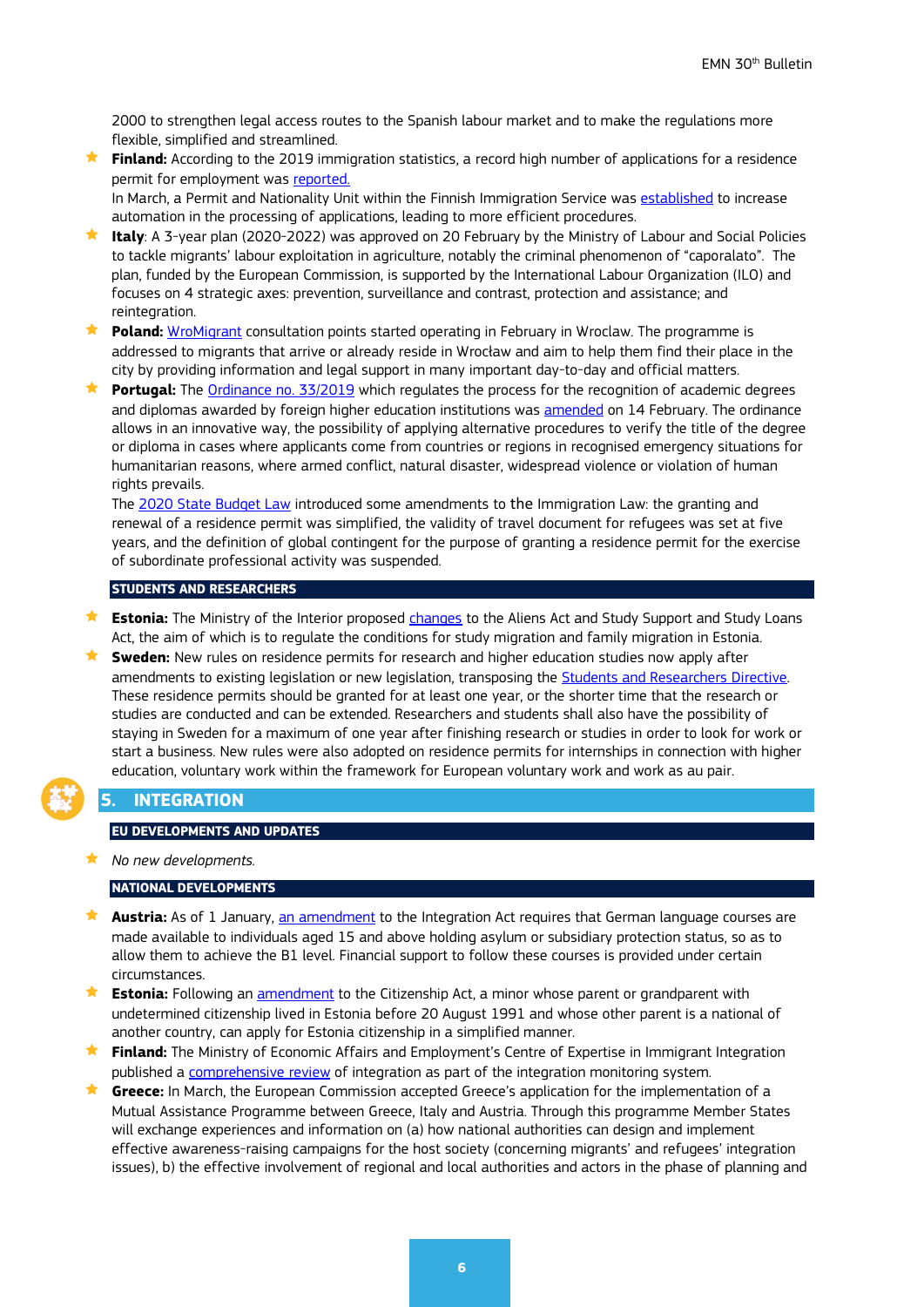implementing social integration programmes and c) how to better coordinate, organise and monitor cooperation of the central government with regional and local authorities.

- **Croatia:** On 26 February , the Office for Human Rights and Rights of National Minorities initiated "INCLuDE", a project with the aim to strengthen the preconditions for social inclusion of third-country nationals with a focus on persons who have been granted international protection. The project was co-financed by AMIF and has a duration of 36 months.
- **Italy:** On 20 January, the procedure for allocating funds to municipalities to support reception and integration of migrants was completed. Fifty-five new municipality projects will receive a total of € 24 million to recover and adapt public facilities and real estate confiscated from organised crime and use them for the reception and integration of migrants, asylum seekers and holders of international/ humanitarian and subsidiary protection. The targeted municipalities are situated in less developed regions and specific attention is given to the territories where socio-economic development is hindered by criminal activities. The National Coordination Committee (*Tavolo di Coordinamento Nazionale*) met on 4 February with the aim of planning interventions and optimizing the reception and integration systems. Participants discussed, *inter alia,*  the path toward the autonomy of humanitarian protection holders in reception and integration projects expiring on 30 June 2020 and the update of the National Integration Plan for Beneficiaries of International Protection.
- **The Netherlands**: In February it [was decided](https://www.rijksoverheid.nl/actueel/nieuws/2020/02/04/turkse-nieuwkomers-worden-inburgeringsplichtig) that as of 2021, integration courses for Turkish nationals moving to the Netherlands will be compulsary. This means that Turkish nationals will have to pass a basic exam but the new rules do not apply to Turkish nationals already living in the Netherlands.

## <span id="page-6-0"></span>**6. MANAGEMENT OF THE EU EXTERNAL BORDERS**

#### **EU DEVELOPMENTS AND UPDATES**

 $\star$  On 6 February, the European Commission (DG HOME) and the European Border and Coast Guard Agency (Frontex) [co-signed](https://ec.europa.eu/home-affairs/news/20200206_european-research-innovation-support-secure-efficient-eu-external-borders_en) dedicated Terms of Reference to improve collaboration on research and innovation relevant for EU border security . This aims at ensuring that research funded by the EU on security and management of external borders delivers results that are in alignment with the needs identified by the European Border and Coast Guard community. Such research should be aimed not only at responding to current threats, but also at anticipating future threats and opportunities.

#### **NATIONAL DEVELOPMENTS**

- **Estonia:** The government sent two [fast responders](https://www.postimees.ee/6918407/frontexi-kutsel-lahevad-kreekasse-kaks-eesti-kiirregeerijat) to Greece in the context of a Frontex cooperation mission to assist in securing the Greek - Turkish borders.
- **Lithuania:** Lithuania sent [support](file://icfi.icfconsulting.com/org/ea/jobs/PIP/DG%20HOME%20EMN%202018-2020/WS%20III/2.%20Strategy_Visibility%20and%20dissemination/2.%20Bulletin/30th/%EF%83%AA%09https:/lrv.lt/en/news/lithuania-sends-support-to-greece-to-deal-with-the-humanitarian-refugee-crisis) to Greece by appointing officials and equipment to contribute to surveillance of the Greek-Turkish border in response to its request for humanitarian assistance and to contribute to the settlement of the effects of the refugee crisis in Europe.
- **Poland:** On 12 January, the amendment to the Act on Personal Identity Card of 6 August 2010 entered into force. The amendment imposes, among others, the obligation on Border Guard officers to confiscate documents marked as lost in the Register of Identity Cards. This means that if the officer annuls the identity card during border checks, the holder will not obtain permission to leave Poland, unless they have another valid document entitling them to cross the border.

Polish border guards continued their [support](https://www.strazgraniczna.pl/pl/aktualnosci/8289,Misja-w-Macedonii-Polnocnej.html) on the Macedonian-Greek border. On 9 March, a third group of 20 officers left Poland. During the service, officers perform tasks arising from international agreements concluded in the field of joint operations in the protection of public order and security and the prevention of cross-border crime.

## <span id="page-6-1"></span>**7. IRREGULAR MIGRATION**

#### **EU DEVELOPMENTS AND UPDATES**

*No new developments*

**NATIONAL DEVELOPMENTS** 

*No new developments*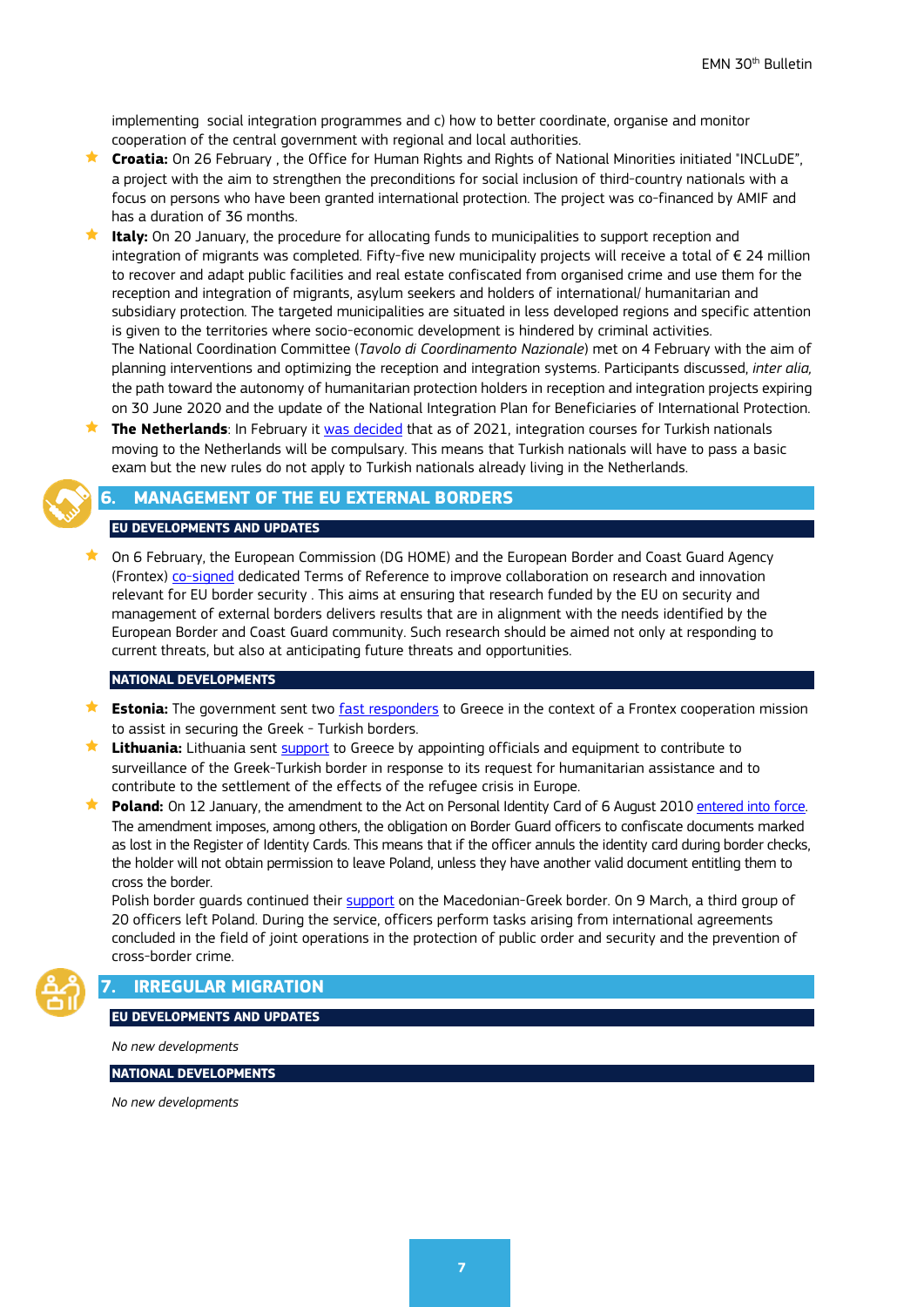

## <span id="page-7-0"></span>**8. RETURN**

#### **EU DEVELOPMENTS AND UPDATES**

*No new developments*

#### **NATIONAL DEVELOPMENTS**

- **★ Czech Republic:** During January March 2020, the Ministry of the Interior carried out the voluntary return of 106 third-country nationals.
- **Greece:** On 1 January, new legislation regarding the asylum process came into force. One major development is that an asylum seeker can be put under detention for up to 18 months in total, for reasons of public order and security. Furthermore, migrants that are already detainees and ask for asylum are not released after three months but after 18 months, regardless of the previous detention period for return reasons.

After the high influx of irregular migrants that Greece recently faced at the borders with Turkey, a new legislation that suspends the right of a newcomer to submit an asylum application for one month came into force in March, as a preventive measure. Migrants that entered Greece illegally after 1 March will be returned.

- **Hungary:** Experts on return and reintegration [gathered](https://www.budapestprocess.org/about/news/179-expert-thematic-meeting-on-return-and-reintegration) on 3-4 March 2020 in Budapest as part of the Budapest Process. The main objective was to better understand what needs to be in place for effective return and reintegration partnerships.
- **Luxembourg:** The two laws of 11 March 2020 approved the Protocol between the [Benelux States and the](https://www.chd.lu/wps/PA_RoleDesAffaires/FTSByteServingServletImpl?path=16C15DB3319C6B440DBFBF1F26F9FF16B88FA2B946CA4EE6902DC54F941CAB7EB8741AD6B0ACF99E7740847758AD936C$EB07340C63F04C2A137CACF5CEAE403B)  [Ukraine](https://www.chd.lu/wps/PA_RoleDesAffaires/FTSByteServingServletImpl?path=16C15DB3319C6B440DBFBF1F26F9FF16B88FA2B946CA4EE6902DC54F941CAB7EB8741AD6B0ACF99E7740847758AD936C$EB07340C63F04C2A137CACF5CEAE403B) and the Protocol between the [Benelux States and the Republic of Armenia,](https://www.chd.lu/wps/PA_RoleDesAffaires/FTSByteServingServletImpl?path=B3A160D79C4C7C55EB2935DADD3C987F87788C28398CD6E0CBB89F38A1D163AED724FD71EBE7DDDAB283FEF11338AEF5$F4229D36F54577603FEACC7AEC5142E6) implementing the Agreement signed between the European Union and Ukraine and Armenia for the readmission of persons in an irregular situation, on 17 December 2018 and 20 June 2018, respectively.



<span id="page-7-1"></span>**9. ACTIONS ADDRESSING TRAFFICKING IN HUMAN BEINGS**

#### **EU DEVELOPMENTS AND UPDATES**

- **★ The Council of the Baltic Sea States** [published](https://www.cbss.org/16611-2/) a report on trafficking in human beings that provides an overview of recent developments and emerging trends in human trafficking in the Baltic Sea region. **NATIONAL DEVELOPMENTS**
- ★ Greece: The first 2-day training program under a project regarding the training of teachers on the introduction of human rights education in Greek schools, including trafficking in human beings, took place in January 2020. The project is an initiative if the Ministry of Education along with the Office of the National Rapporteur and the Council of Europe.

In February, 400 school students from all around Greece attended a United Nations simulation conference aiming at raising awareness about combating trafficking in human beings among school students. In March, the parliamentary sub-Committee on Human Trafficking and exploitation in a joint meeting with the parliamentary Committee for social affairs was [informed](https://www.hellenicparliament.gr/Vouli-ton-Ellinon/ToKtirio/Fotografiko-Archeio/#cb788033-091a-49d0-89f4-ab7b00b3a256) about the first year of activity of the National Referral Mechanism for the identification and referral of human trafficking victims

- ★ Hungary: On 18 February, the Hungarian Government adopted the country's new anti-trafficking strategy. This foresees the improvement of the anti-trafficking legal environment and aims to exempt minors providing sexual services from criminal liability and to criminalise users of any services provided by victims of trafficking. Respective changes were included in Act V of 2020 on the amendment of certain laws to prevent the exploitation of victims of human trafficking, adopted by Parliament on 10 March.
- **Luxembourg:** The Council of Government [approved the draft grand-ducal regulation](https://gouvernement.lu/fr/actualites/toutes_actualites/communiques/2020/02-fevrier/07-conseil-gouvernement.html) amending the grandducal regulation of 10 March 2014 concerning the composition, organisation and operation of the Monitoring Committee against Trafficking in Human Beings. The draft regulation took into account some institutional changes as well as added a new member to the Committee - the Victim Support Service of the Central Social Assistance Service (SCAS).
- **Malta:** In January, the Ministry for Home Affairs and National Security signed a contract with the International Organisation for Migration (IOM) to work together on a project entitled 'Enhancing countertrafficking efforts in Malta through Synergistic Interventions – Encounters'. Through this project, IOM aims to assist the Government in its efforts to enhance identification and referral of victims of trafficking for protection and assisted support by strengthening the capacity of law enforcement authorities, social services,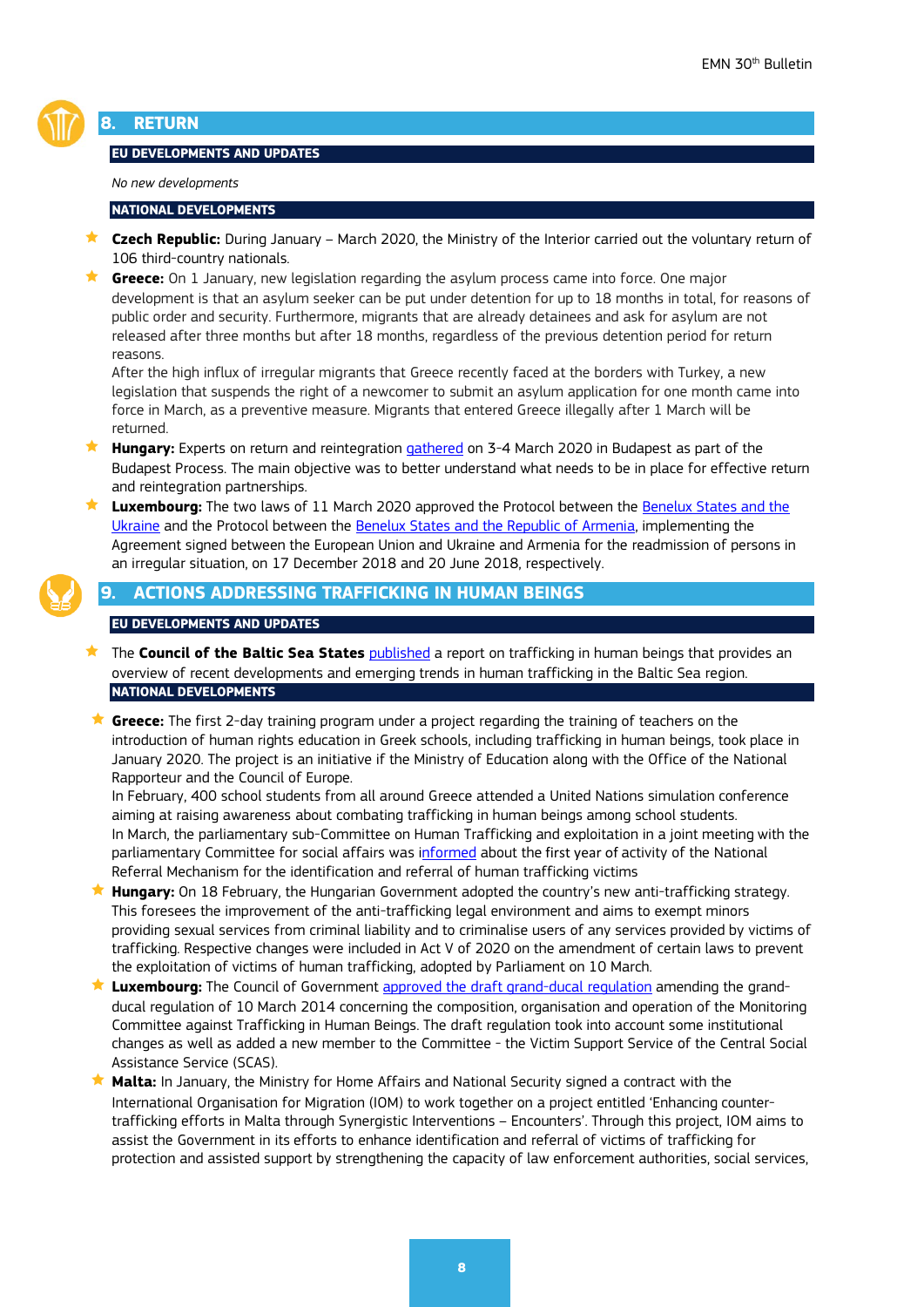private associations sectors and migrants associations and Civil Society Organisations with a focus on children.

 **Portugal**: A thematic statistical bulletin "The Gender Dimension in Trafficking in Human Beings – 2008- 2018" was published in January. The bulletin provided a brief statistical analysis on the gender dimension of human trafficking and the differential way in which women and men are victimised. Additionally, it also included a series of testimonies from front-line professionals thus providing also a qualitative dimension to the bulletin.

Upon request from UNODC, Portugal provided support to training action in Angola. This training action, based upon the training modules translated and adapted to Portuguese by the Observatory on Trafficking in Human Beings entitled "Anti-Human Trafficking Manual for Criminal Justice Practitioners", took place in Luanda/Angola and had circa 50 trainees professionals from Law Enforcement Agencies.

## <span id="page-8-0"></span>**10. EXTERNAL DIMENSION**

#### **EU DEVELOPMENTS AND UPDATES**

★ On 9 March, the European Commission [published](https://ec.europa.eu/commission/presscorner/detail/en/FS_20_374) a Communication titled "Towards a comprehensive Strategy with Africa". It suggests a new and comprehensive approach to migration and mobility within the context of a broader partnership with Africa. The communication focuses on the prevention of irregular migration, the fight against smuggling and trafficking as priorities alongside effective border management, and stressed the need to improve cooperation on return and readmission and addressed support for voluntary return.

#### **NATIONAL DEVELOPMENTS**

- **Czech Republic:** The MEDEVAC Programme continued to provide medical support to foreign countries. In February 2020, two Czech medical teams were deployed to Jordan to provide medical care to Syrian refugees and disadvantaged local people. In March, activities were postponed due to the spread of the COVID-19 virus.
- **★ Italy:** On 31 January 2020, the Italian Minister of the Interior and the Minister of Security and Civil Protection of the Republic of the Côte d'Ivoire signed a declaration of intent to strengthen the cooperation in the immigration and security fields. The bilateral agreement provides for: increased cooperation on return; integration projects and training courses for Ivorian citizens in Italy; initiatives for cooperation between police forces in the two countries to fight against terrorism and organised crime.

On 3 February a meeting between the Minister of the Interior and her Libyan counterpart took place. All the points of the collaboration programme between the two countries have been examined, taking account of the evolving international framework and the desire to continue along the path already undertaken by the governments of Rome and Tripoli has been renewed by both parties.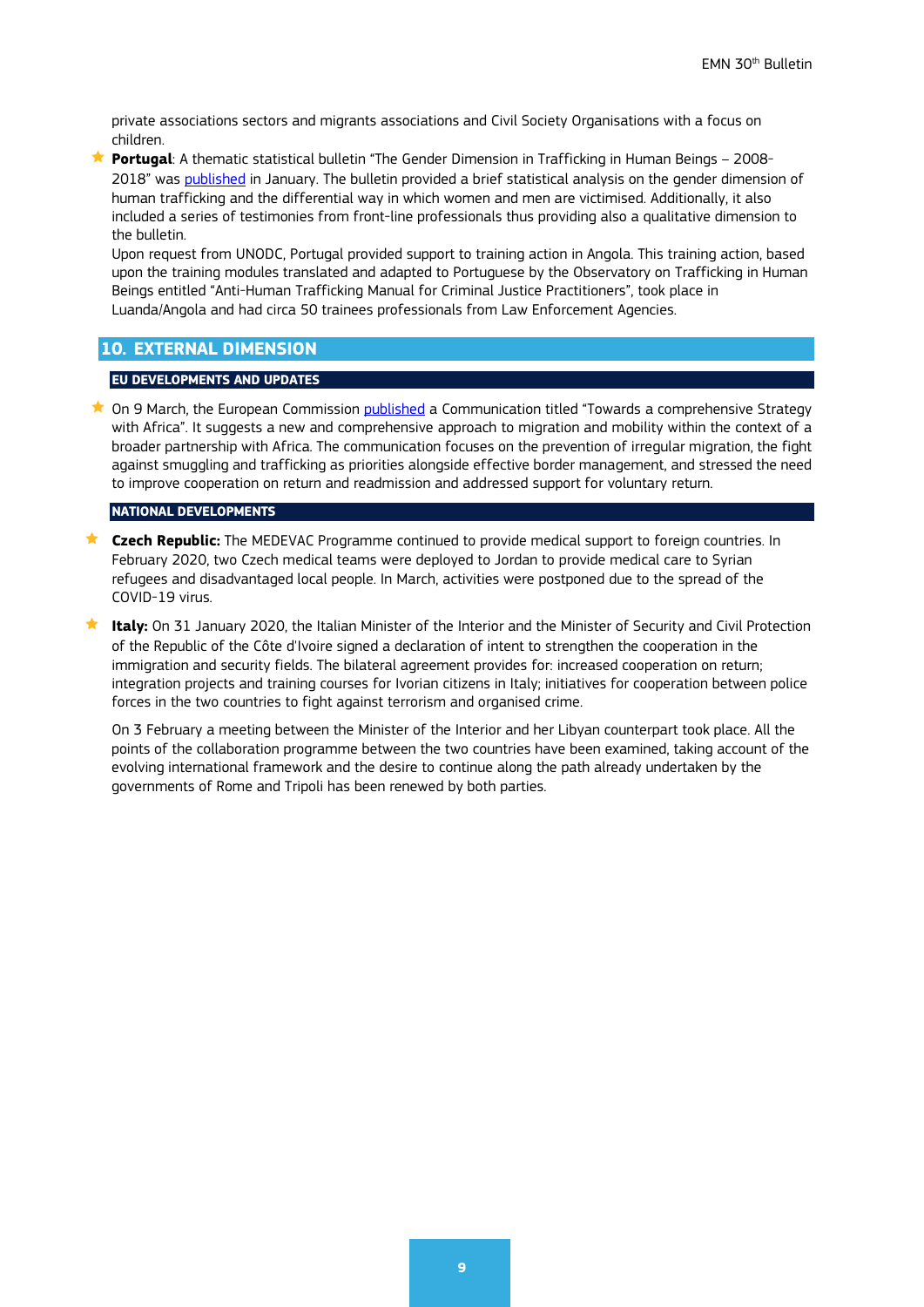## <span id="page-9-0"></span>**ANNEX: EU & COMPLEMENTARY STATISTICS, ADDITIONAL INFORMATION, OTHER EMN OUTPUTS AND UPCOMING EVENTS**



**Figure 1: Asylum applications in the EU-27, January 2018 – January 2020**

*Source: Eurosta[t \[migr\\_asyappctzm\],](http://appsso.eurostat.ec.europa.eu/nui/show.do?dataset=migr_asyappctzm&lang=en) total asylum applicants, extracted on 6 April 2020.*





*Source: Eurostat [\[migr\\_asyappctzm\],](http://appsso.eurostat.ec.europa.eu/nui/show.do?dataset=migr_asyappctzm&lang=en) accessed on 6 April 2020.*